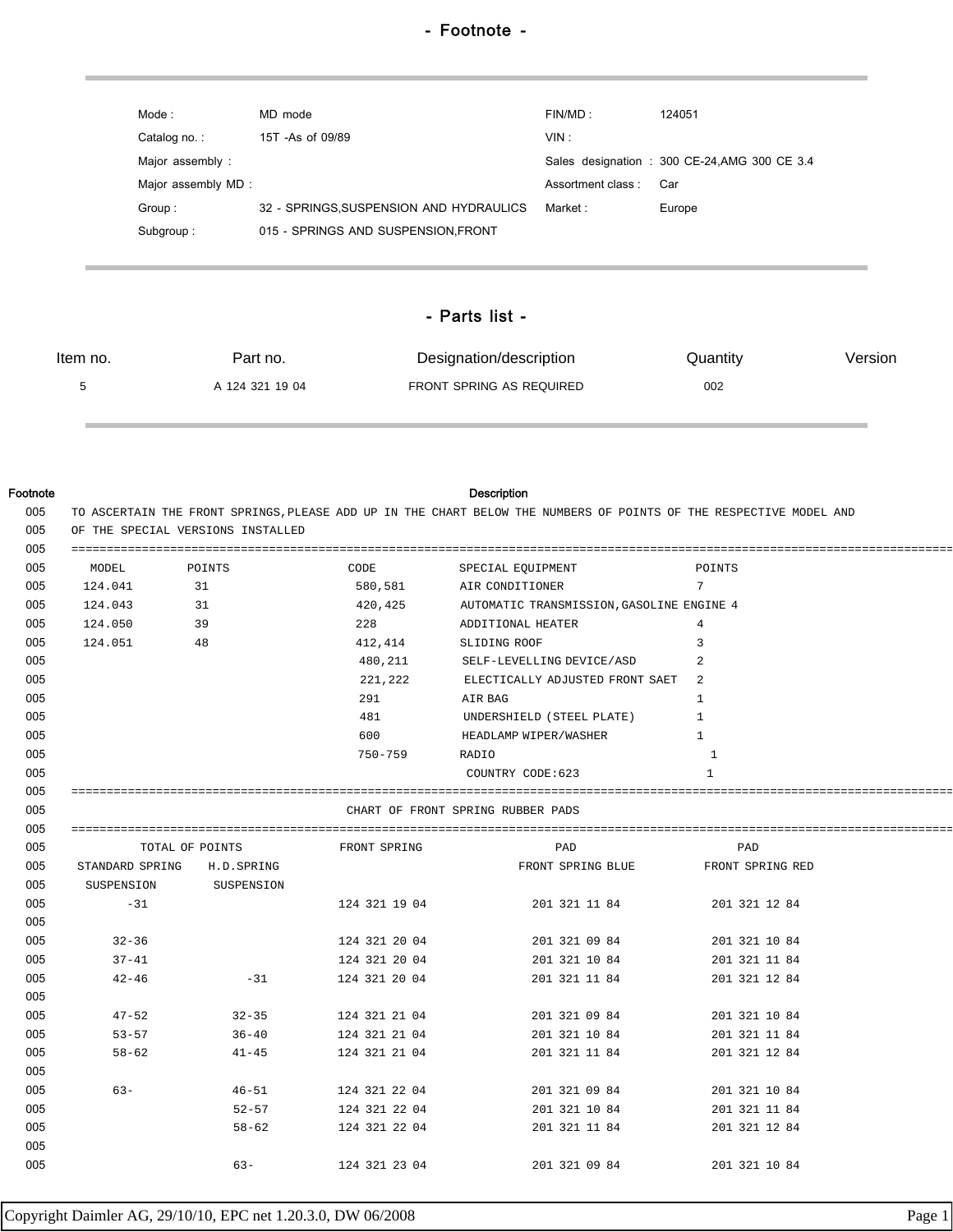|                                                      |                                   |                                | CHART OF FRONT SPRING RUBBER PADS "SPORTS UNDERCARRIEGE" CODE 651/653/952                                          |                                |
|------------------------------------------------------|-----------------------------------|--------------------------------|--------------------------------------------------------------------------------------------------------------------|--------------------------------|
|                                                      | TOTAL OF POINTS                   | FRONT SPRING                   | PAD                                                                                                                | PAD                            |
|                                                      |                                   |                                | FRONT SPRING BLUE FRONT SPRING RED                                                                                 |                                |
| $-33$                                                |                                   | 124 321 28 04                  | 201 321 09 84 201 321 10 84                                                                                        |                                |
| $34 - 39$                                            |                                   | 124 321 28 04                  | 201 321 10 84 201 321 11 84                                                                                        |                                |
| $40 - 45$                                            |                                   | 124 321 28 04                  | 201 321 11 84                                                                                                      | 201 321 12 84                  |
| $46 - 52$                                            |                                   | 124 321 29 04                  | 201 321 09 84                                                                                                      | 201 321 10 84                  |
| $53 - 59$                                            |                                   |                                | $124$ 321 29 04 201 321 10 84 201 321 11 84                                                                        |                                |
| $60 -$                                               |                                   | 124 321 29 04                  | 201 321 11 84                                                                                                      | 201 321 12 84                  |
|                                                      | OF THE SPECIAL VERSIONS INSTALLED |                                | TO ASCERTAIN THE FRONT SPRINGS, PLEASE ADD UP IN THE CHART BELOW THE NUMBERS OF POINTS OF THE RESPECTIVE MODEL AND |                                |
| MODEL POINTS                                         |                                   |                                | CODE SPECIAL EQUIPMENT<br><b>POINTS</b>                                                                            |                                |
| 30<br>124.040                                        |                                   |                                | 580,581 AIR CONDITIONER                                                                                            | 7                              |
| 33<br>124.042                                        |                                   |                                | 420, 425 AUTOMATIC TRANSMISSION, GASOLINE ENGINE 2                                                                 |                                |
| 124.052                                              | 55                                | 228                            | ADDITIONAL HEATER                                                                                                  | -2                             |
|                                                      |                                   |                                | 412,414 SLIDING ROOF                                                                                               | 3                              |
|                                                      |                                   |                                | 480, 211 SELF-LEVELLING DEVICE/ASD                                                                                 |                                |
|                                                      |                                   |                                | 221, 222 ELECTICALLY ADJUSTED FRONT SAET 2                                                                         |                                |
|                                                      |                                   | 471                            | ACCELERATION SKID CONTROL (ASR)                                                                                    | -2                             |
|                                                      |                                   |                                | 481 UNDERSHIELD (STEEL PLATE) 1                                                                                    |                                |
|                                                      |                                   |                                | 673 HIGH CAPACITY BATTERY                                                                                          | 2                              |
|                                                      |                                   | 750-759 RADIO                  |                                                                                                                    | $\mathbf{1}$                   |
|                                                      |                                   | 810                            | SOUND SYSTEM                                                                                                       | $\mathbf{1}$                   |
|                                                      |                                   |                                | COUNTRY CODE:623                                                                                                   | 1                              |
|                                                      |                                   |                                |                                                                                                                    |                                |
|                                                      |                                   |                                | CHART OF FRONT SPRING RUBBER PADS                                                                                  |                                |
|                                                      |                                   |                                |                                                                                                                    |                                |
|                                                      | TOTAL OF POINTS FRONT SPRING      |                                | PAD                                                                                                                | PAD                            |
| STANDARD SPRING H.D. SPRING<br>SUSPENSION SUSPENSION |                                   |                                | FRONT SPRING BLUE FRONT SPRING RED                                                                                 |                                |
| $-31$                                                |                                   | 124 321 19 04                  | 201 321 11 84 201 321 12 84                                                                                        |                                |
|                                                      |                                   | 124 321 20 04                  |                                                                                                                    |                                |
| $32 - 36$<br>$37 - 41$                               |                                   |                                | 201 321 09 84<br>201 321 10 84                                                                                     | 201 321 10 84<br>201 321 11 84 |
| $42 - 46$                                            | -31                               | 124 321 20 04<br>124 321 20 04 | 201 321 11 84                                                                                                      | 201 321 12 84                  |
| $47 - 52$                                            | $32 - 35$                         | 124 321 21 04                  | 201 321 09 84                                                                                                      | 201 321 10 84                  |
| $53 - 57$                                            |                                   | 124 321 21 04                  |                                                                                                                    | 201 321 11 84                  |
| $58 - 62$                                            | $36 - 40$<br>$41 - 45$            | 124 321 21 04                  | 201 321 10 84<br>201 321 11 84                                                                                     | 201 321 12 84                  |
|                                                      |                                   |                                |                                                                                                                    |                                |
| $63 - 69$                                            | $46 - 51$                         | 124 321 22 04                  | 201 321 09 84                                                                                                      | 201 321 10 84                  |
| $70 - 75$                                            | $52 - 57$                         | 124 321 22 04                  | 201 321 10 84                                                                                                      | 201 321 11 84                  |
| $76 - 80$                                            | $58 - 62$                         | 124 321 22 04                  | 201 321 11 84                                                                                                      | 201 321 12 84                  |
|                                                      |                                   |                                |                                                                                                                    |                                |
| $81 - 87$                                            | 63-68                             | 124 321 23 04                  | 201 321 09 84                                                                                                      | 201 321 10 84                  |
| 88-93                                                | 69-74                             | 124 321 23 04                  | 201 321 10 84                                                                                                      | 201 321 11 84                  |
| $94 -$                                               | $75 -$                            | 124 321 23 04                  | 201 321 11 84                                                                                                      | 201 321 12 84                  |
|                                                      |                                   |                                |                                                                                                                    |                                |
|                                                      |                                   |                                | CHART OF FRONT SPRING RUBBER PADS "SPORTS UNDERCARRIEGE" CODE 651/653/952                                          |                                |
|                                                      | TOTAL OF POINTS                   | FRONT SPRING                   | PAD                                                                                                                | PAD                            |
|                                                      |                                   |                                | FRONT SPRING BLUE                                                                                                  | FRONT SPRING RED               |
| $-33$                                                |                                   | 124 321 28 04                  | 201 321 09 84                                                                                                      | 201 321 10 84                  |
| $34 - 39$                                            |                                   | 124 321 28 04                  | 201 321 10 84                                                                                                      | 201 321 11 84                  |
| $40 - 45$                                            |                                   | 124 321 28 04                  | 201 321 11 84                                                                                                      | 201 321 12 84                  |
|                                                      |                                   |                                |                                                                                                                    |                                |
| $46 - 52$                                            |                                   | 124 321 29 04                  | 201 321 09 84                                                                                                      | 201 321 10 84                  |